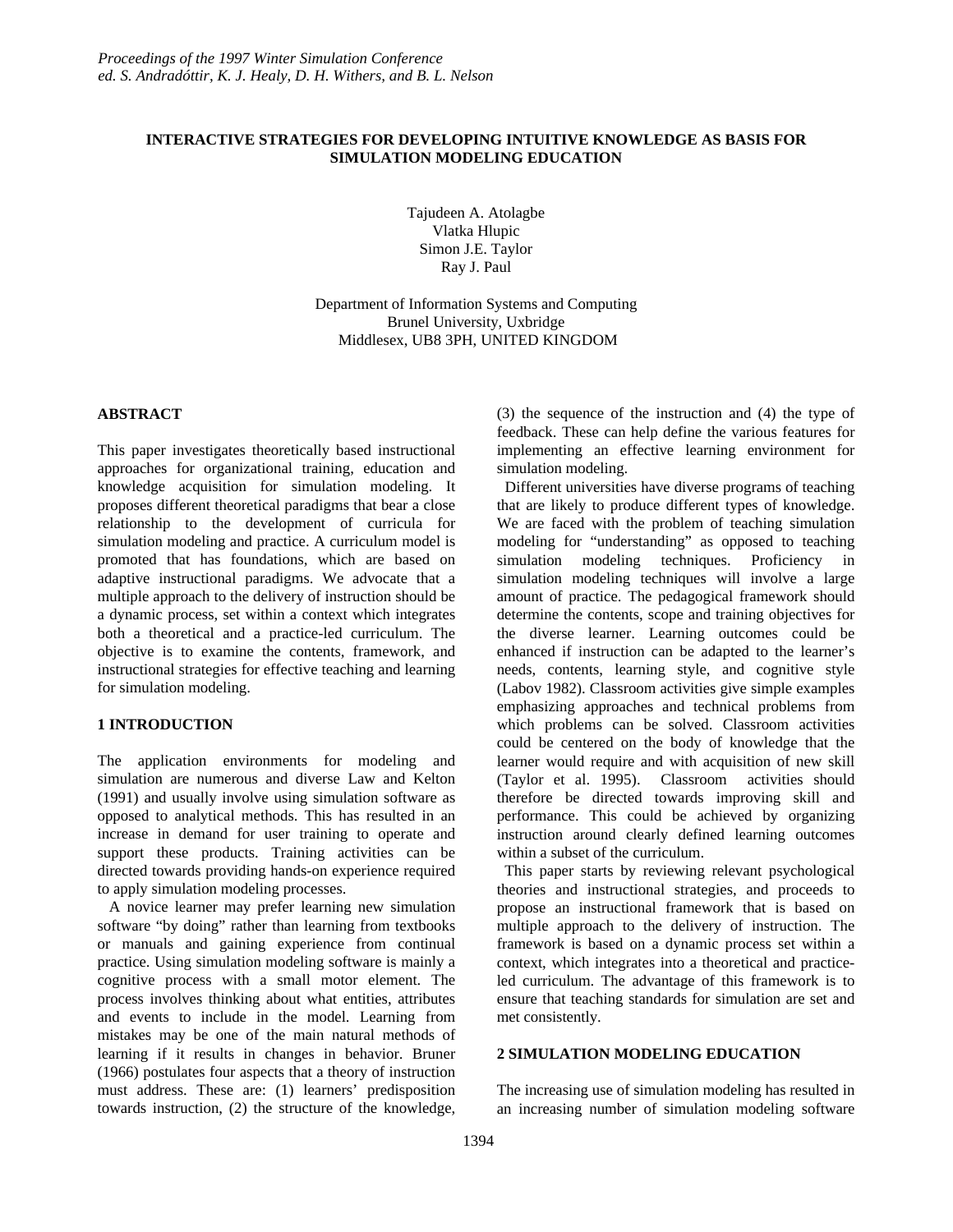products (Catalogue of simulation software, 1988), with a resultant need for more user training. Simulation modeling software presents diverse functionality that is used to accomplish various simulations and modeling projects. Typical applications of simulation modeling in manufacturing include factory layout planning, material flow analysis, scheduling and inventory analysis. Therefore continuous development of the learner can be achieved by the integration of classroom activities with simulation modeling tasks. A Department of Trade and Industry (1991) study identifies the scope of teaching of simulation in formal education in the United Kingdom as being limited and the quality and amount of teaching varies greatly. The difficulties of meeting training requirements could be attributed to the lack of technical and social resources to satisfy the learning environment. The reasons for this shortcoming are: (1) in some institutions, simulation teaching is characterized by relatively low class contact hours; (2) students have different concepts of simulation and a limited range of problem-solving strategies; (3) students have no freedom in the choice of content and method of learning; (4) the subject scope depends entirely on the flexibility of the curriculum; (5) the functionality of the simulation packages is not integrated into the curriculum; (6) inadequate resources; (7) there is also some conflict in the goal of teaching simulation techniques as opposed to theoretical understanding.

 Simulation modeling is taught in many universities in the United Kingdom at M.Sc. level and to some final year students in Computer Science and related fields. The students are required to assimilate the knowledge acquired during the course and be able to apply it to "real life" problems. Inherent within this approach is the notion of student deterring their personal value and assessment methods. This method shapes the teaching of simulation and inhibits student's participation.

 The processes of constructing a simulation model are usually based on the users' paradigms. It involves building a conceptual model and using statistical methods for analyzing the data derived from the empirical study. These paradigms shape the methods by which simulation modeling processes are taught in the classroom, and their textbook adaptation. Different paradigms of simulation modeling are used over a range of domains and this affects ways the learner's construct their knowledge. The pedagogy of teaching/learning simulation is traditionally based on classroom lectures and using simulation software packages.

 Increasing numbers of simulation languages and simulators are used in the manufacturing, business and military applications. The dynamic behavior of this simulation software and methods of representing the models are different. Simulation modeling courses should provide the student with opportunities of learning more than one simulation software package and this should be an integral part of the curriculum. For example, students should be able to recognize the application of a simulation software package by using different case studies. To illustrate this concept, the student could compare modeling a production plant or supermarket using Activity Cycles Diagrams (ACDs) and Visual Simulation Seven (VS7). The student could be asked to perform the same tasks by using either SimFactory or WITNESS. This approach replies on short learning activities that is problem centered

 Taba (1977) states that a curriculum should consist of "key elements; aims and objectives, content, and learning experiences and evaluation." The content may consist of a new concept, "paradigm," or principles disseminated to the learner. The development of a "pedagogy" for teaching simulation should be centered around a curriculum framework, that is based on learning outcomes and recognizes "both that something is and what it is", (Kuhn 1990). The lecturer's "paradigms" could influence learning outcomes due to their classroom experience, knowledge, specific beliefs and instructional strategy. The teaching paradigms should integrate knowledge across various domains and facilitate the attainment of a specified learning outcome. Simulation modeling education should support and accommodate differences in the ways students construct their knowledge and should facilitate creative problem solving to meet both organizational and educational needs.

 Most classroom activities are influenced by formalist vision of modeling and simulation. Learners conceive this approach, as the "correct" way in which to approach simulation modeling. Cognitive approach of teaching simulation focuses on the behavior to be learned. One good illustration of the emphasis of what is to be learned is presented by Gagne's (1970) theoretical framework. Its application to teaching simulation modeling implies that instruction should result in developing new paradigms. He suggested that tutorial tasks could be organized in a pedagogical hierarchy according to their complexity and learning outcome.

 These theories propose that each of the categories of learning outcome require a different set of conditions for optimizing learning, retention and transfer. Optimal conditions can be defined both in terms of the instructional environment and the learner's behavior. This process involves learning by using attention, selective perception, short-term memory, rehearsal, long term memory storage and retrieval of previously learned information.

## **3 INSTRUCTIONAL OBJECTIVES**

Training objectives for simulation modeling can be defined both in the content and scope of the skill required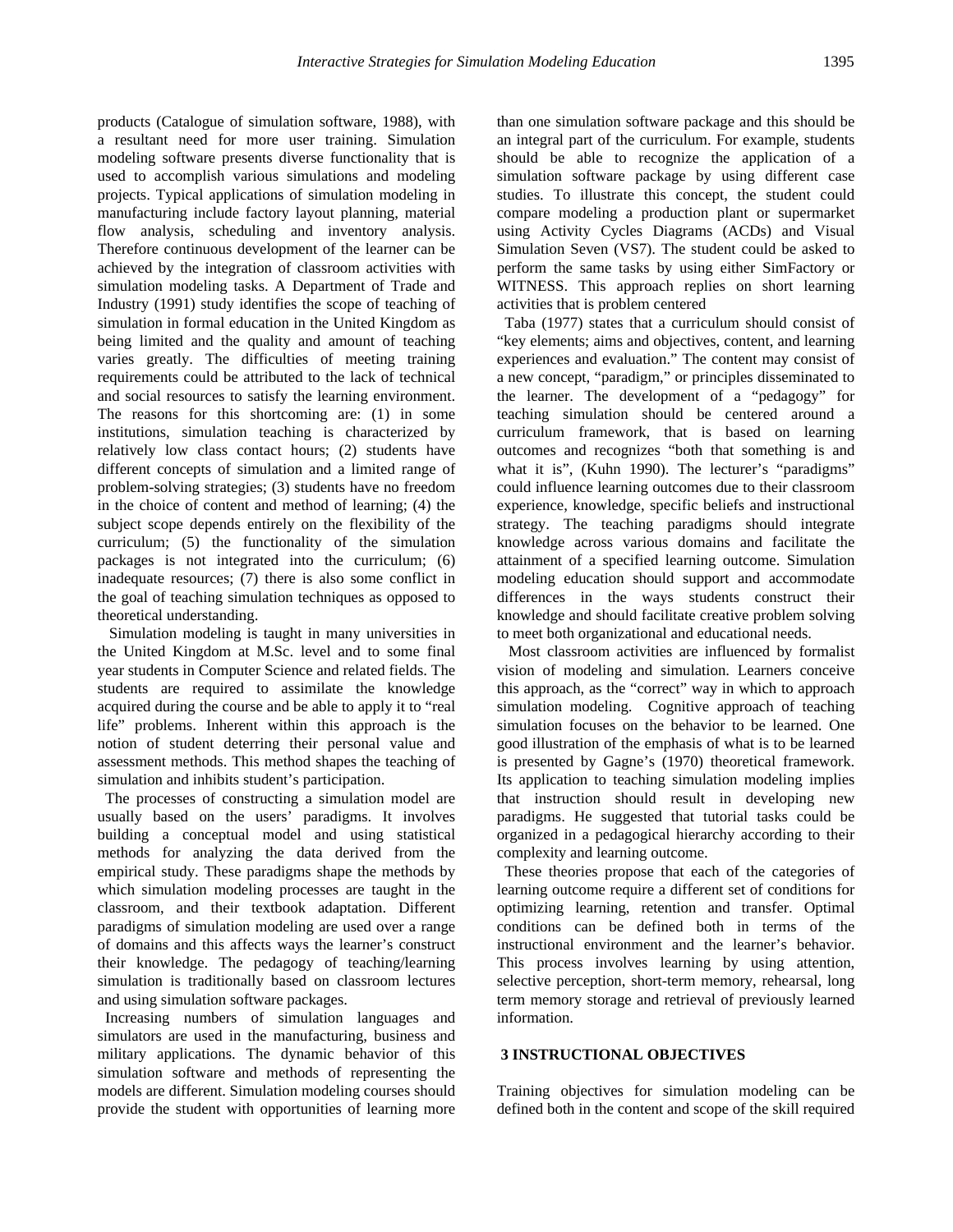by the learner and the learning outcomes. Gagne and Briggs (1988) postulate that teaching consist of situation, execution, objectives and tools. The learning objectives can be summarized as follows:

- Problem solving skills and decision making, creating and developing alternative solutions. Applying simulation-modeling knowledge to solve different problems.
- Communications skills incorporating both verbal and non-verbal including visual aids such as graphics, animation, charts and models.
- Analytical skills, i.e. development of a conceptual and a simulation model of the system. The ability to interpret statistical results and the extent to which the results meet the simulation objectives. The ability to recognize and analyze alternative explanations and procedures.
- Social skills team work and participation and the development of social-technical skills.

 These objectives might provide the necessary foundation for students and may allow for progressive development in organizations/industries. For example, the teacher could pose problems requiring learner to solve. This approach may allow for the transfer of knowledge from the classroom to everyday practice.

 Collins et al. (1989) postulated a model that has four building blocks - "content, methods, sequence, and sociology." This model can be put together to define an effective and adaptive learning environment. The *contents* consist of a simulation modeling curriculum framework that focuses on concepts, facts, and procedures of modeling. *Methods -* the instructional method should provide the student with the opportunities to participate in, develop, or discover expert strategies in simulation modeling contexts. This includes strategies that would encourage student exploration and independence. *Sequencing -* learning could be organized so that the learner can build the multiple skills required in expert performance and discover the conditions under which they apply. This requires a sequence of instruction, providing diverse problem-solving situations, and hierarchical learning processes. *Sociology* - the learning environment should reproduce the technological and social characteristics of real world situations. Group projects should require students to work with others and work together to solve problems and carry out tasks. The student will in the process reinforce each other's perception of the task and reject discrepancies, although this might be impeded by individual difference amongst the student. The pedagogic for simulation modeling should integrate knowledge across different domains. These learning objectives can be improved by adopting any of the following strategies during instruction: (1) The learner should be allowed to interact directly with the simulation software package during instruction. (2) The learner should be allowed to develop their own experience by working with other students and on their own. (3) Classroom activities should start with skills that are relatively easy and should be focused on performance. (4) Standards of performance should be embedded in the learning environment and should be evaluated. Evaluation should compare the attained learning outcomes against the stated outcome.

### **4 PEDAGOGICAL ENVIRONMENT**

The pedagogical environment for simulation modeling involves classroom activities that can result in a mastery of a predetermined set of core instructional contents. Traditional models of learning simulation are based on the acquisition of knowledge. These viewpoints can be influenced by philosophy and the assumptions of various professions and by their characteristics. Classroom activities should expose the learner to intuitive aspects of simulation modeling and the knowledge embedded in the practice plus its applications over a range of domains.

 Shannon (1975) suggested that a novice would require "at least 720 hours of formal classroom instruction plus another 1440 hours study effort" to acquire basic skills in simulation modeling. This amount of contact hours could put a strain on resources in either an industrial or an academic environment. A viable option is to use a computer based instructional system (Atolagbe and Hlupic, 1996). The mapping activities, events, queues and their operations into a simulation model involves cognitive and analytical skills (Atolagbe and Hlupic, 1996). These skills include knowledge, comprehension, application, analysis, synthesis and evaluation, (Bloom, 1972). For instance, some of these skills are used during problem definition, conceptual modeling, model development and output analysis. The cognitive load in the model development processes affects students. They perceive the cognitive load associated with model construction processes as relatively large compared with the cognitive contents of the "real" tasks. The cognitive loads on some simulation software are minimized by automating some of the model development process. Figure 1. depicts framework for developing pedagogy for simulation modeling. The pedagogy supports both simulation modeling methodology and simulation software. This allows for modular partitioning of the contents and to adapt teaching to reflect new knowledge or methodology.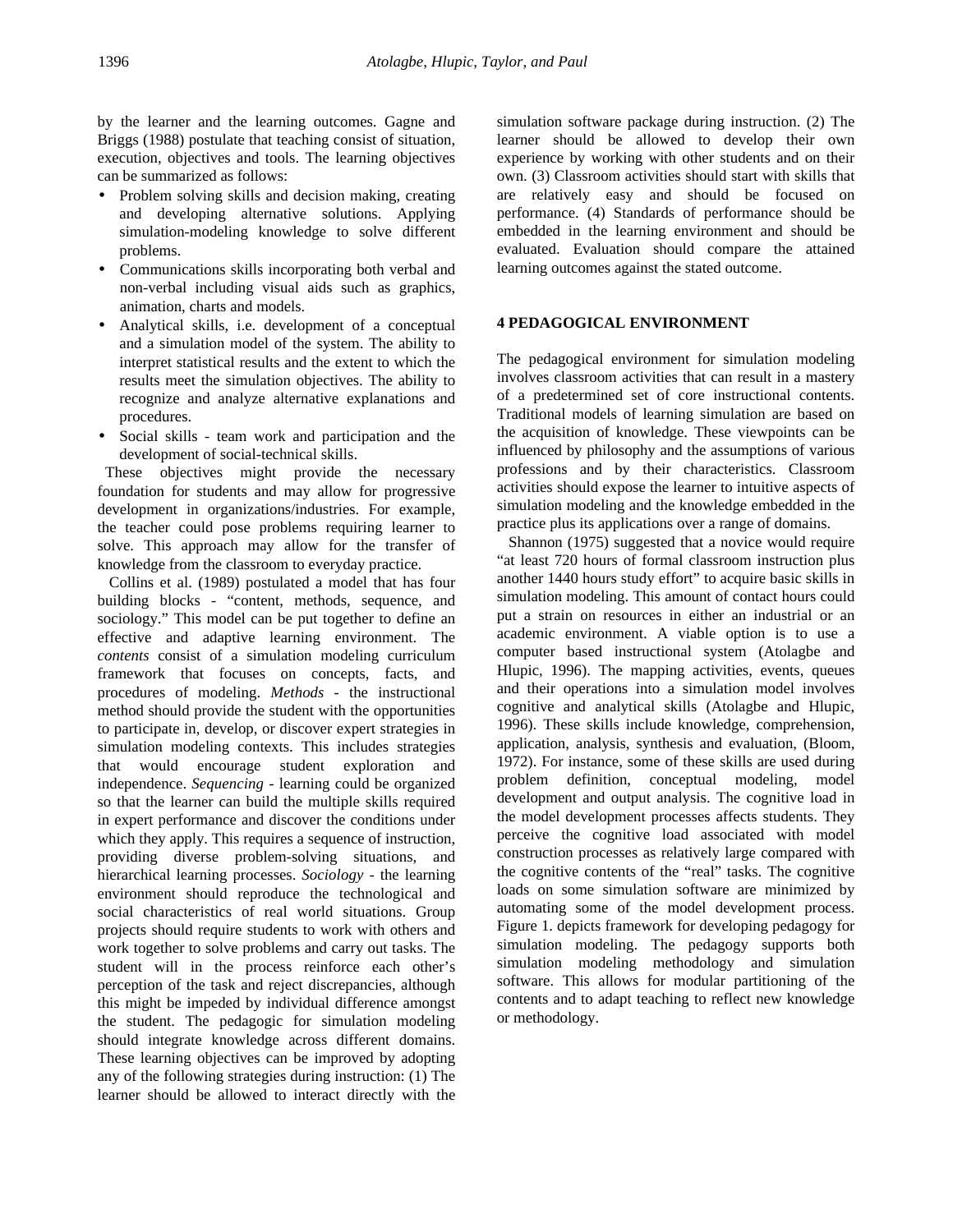

Figure 1: Framework for Pedagogy Development

 Howell and Cooke (1989) note that the changes in technology increase the demand on the learner during instruction. Instead of performing simple procedural and predictable tasks during instruction, they are becoming more responsible for inferences, diagnosis, judgements and decision making often over a limited time period. Bruner (1966) suggests that three important variables are vital for the successful delivery of training, namely: the learner, the knowledge to be learned, and the learning process. These variables could provide ways of arranging teaching processes in relation to the practical aspects of learning.

 A novice learner is prone to distort the building of a simulation model and the analysis of the simulation results. This can be attributed to: (1) an inability to determine the possible cause of inconsistencies in the model representation; (2) an inability to abstract operations from the problem definition; (3) an inability to establish the overall structure of the problem and the user operational structure; (4) an inability to identify the functionality of the software package and utilizes it accordingly.

 Some of these factors could be attributed to the possibility that some courses and textbooks teach "abstract" simulation modeling processes and these may not provide adequate *concrete experience* to the learner. Instruction for simulation modeling should prepare the learner for a variety of real-life problems solving situations and should enhance their "concrete experience." Learning experience could start with the development of concrete experience (Kolb, 1984). Kolb's stages of learning could foster the development of pedagogy for simulation modeling. The first stage involves a learning experience, which begins with instructional activities and developing simulation modeling experience. The second stage involves reflection on the modeling experience and understanding its application and the third stage involves behavior modification and the generalizing of new ideas. At this stage, learners might begin to construct their own knowledge. The final stage involves applying new knowledge or paradigms to real-life problems. Kolb's learning circle can enhance the building of a learner's knowledge and skills in a simulation modeling course.

 The "cognitive strains" on building a simulation model is exacerbated by the model representation techniques used by different simulation modeling software packages. The techniques commonly used for discrete event simulation include activity cycle diagrams and event, activity and process approaches Law and Kelton (1991), Paul and Balmer (1993), Pidd (1992), Shannon (1975). These approaches require the acquisition of concrete experience rather than abstract experience.

 Simulation modeling processes involve conceptual model formation and subsequent analysis of data. These require the use of procedural knowledge, i.e. *problem solving capabilities* and some degree of declarative knowledge, i.e., an *understanding of the concepts*. These could be attained by specifying learning outcomes during the instructional development stages, by using an effective pedagogy structure and by the sequencing of tutorial units. Optimal conditions for teaching simulation modeling can be defined both in terms of the instructional environment and the learners' knowledge. Instruction for simulation modeling should involve a dynamic integration of learning outcomes, curriculum framework and appropriate simulation software. Other factors such as pedagogy content, the learner's knowledge or teaching approach could be associated with these factors.

#### **5 ADAPTIVE INSTRUCTION**

The processes of building a conceptual model require the student to use an appropriate simulation modeling strategy. Some students will require adequate guidelines in order to understand the course material presented to them during the course. Adaptive training activities could adapt its contents to both the student's knowledge level and didactic style.

 Ausubel (1969) applies the cognitive approach to learning based on assimilation theory, which suggests that a meaningful learning results from the interaction between new concepts, which learners have acquired, and the cognitive structures they possess. We postulate that the learner's previous knowledge, providing an adaptive teaching style and a clearly defined curriculum structure could improve the learning outcomes for simulation modeling. The pedagogical content should integrate simulation and modeling knowledge with practice skills.

 Gagne's (1985) instructional design framework can be adapted in developing an adaptive teaching style for teaching simulation modeling. It suggests that learning tasks should be classified into a hierarchy of structured tasks, didactic and interactive styles. Lecturer intervention could be required during the introductory classes, or during the analysis of the behavior of the model. Adaptive instruction is postulated based on the following: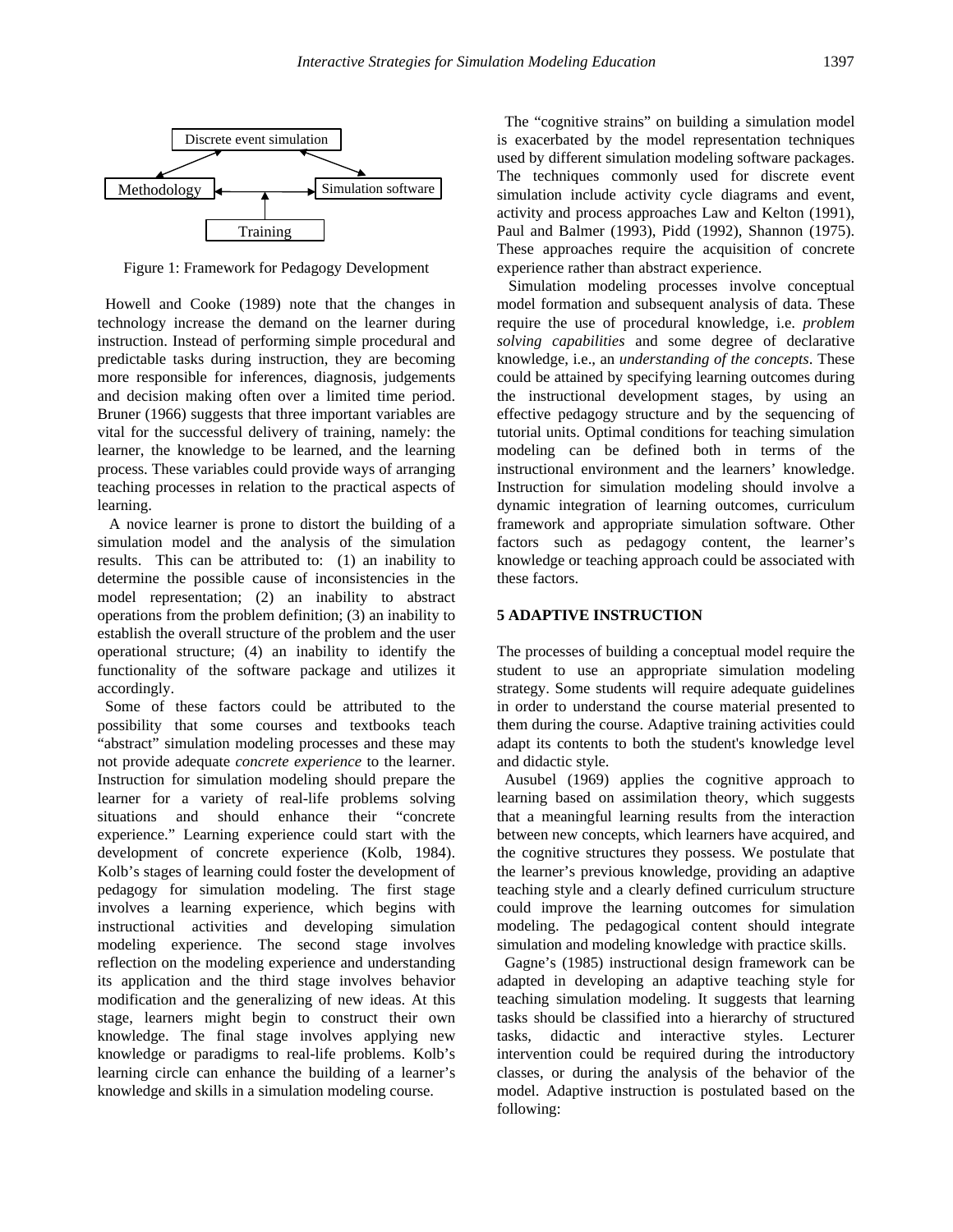- Simulation modeling processes embody deterministic procedures.
- Conceptual modeling tools such as activity cycle diagrams, automatic program generators, visual interactive simulation, simulation program generators, simulation software tools, the handling of stochastic input and output, and model confidence require different cognitive processing.
- The dynamics of the model will change during its life cycle.
- Didactic planning is based on the learning outcome and sequence of instruction.

 Adaptive instruction could meet the needs of different needs and skill levels. We adopt the following procedures for implementing the system: (1) the curriculum is structured so that all the contents and instructional strategy reflects the functionality of the software, (2) the curriculum relates to information on the simulation modeling theory at the appropriate level in the tutorial, (3) it identifies and describes models that are supported by the simulation software application and demarcates between these models, (4) A hierarchical representation of building the model differentiates conceptual representation and statistical analysis.

 These would allow instruction to be adaptive and meet different cognitive needs. An adaptive teaching strategy would allow the student to adapt a suitable learning style at various stages of simulation modeling processes.

 This method of instruction could adapt its contents to different types of learner and to their level of skills. Desirable types of adaptive teaching styles are:

1. Instructor-oriented - the lecturer/system controls the presentation of information and the method of learning (Taba 1977). Different methods of instruction may be adopted from the curriculum framework.

2. Guide Discovery - this method of instruction is suitable for learning simulation software and for model development.

3. Exploratory - The learner choose which topic to learn or can navigate the topics freely. This method is suitable for intelligent tutoring systems representation.

4. Student controls - the student control the tutorials and can choose their own style of learning. This method relates directly to the student's model.

 Figure 2, illustrates the different strategies that could be used during instructional development and how learner could be influenced by it. Different factors could influence the instruction method and could be altered by personal paradigms. It could also be adapted for computer based learning.



Figure 2: Triangular Integration

# **6 PEDAGOGICAL FRAMEWORK FOR TEACHING SIMULATION MODELING**

We proposed a pedagogy framework that is centered on the development of strategic knowledge applied to modeling and simulation, which might be required by a learner. It centers on producing a learner-oriented instructional framework, which requires a predetermined level of skill attainment at every level before proceeding to the next tutorial unit.

 An essential consideration, is what paradigms would be most effective for the attainment of these learning outcomes? The learning outcome was adopted from an M.Sc. course in simulation modeling at Brunel University (Paul and Hlupic 1994). The pedagogy structure and the contents depict the essential procedures and skill associated with simulation modeling. It focuses on instruction and skills acquisition, it incorporates the principles of curriculum framework (Taba 1977), transfer of learning (Ellis 1969), experimental learning (Kolb 1984), with a problem solving strategy. The competence level within each tutorial unit could be adaptable to both the teaching objectives and the learners' preferred learning style. The pedagogy sequence could facilitate a systematic progression, usually from basic skills to the more complex (Bruner, 1966, and Taba, 1977). The proposed curriculum structure is shown in Table 1. It depicts the course module and its adaptation into a curriculum. Each domain describes the skill and knowledge required for each module. It depicts the ways in which a pedagogy framework can be incorporated into the core concepts of simulation modeling. The advantages of the framework are: (I) It provides the learner with the tools by which to explain and understand simulation modeling behavior and validity during instruction. (II) It provides ways for finding solutions to the problems that could be posed by the behavior of the simulation objects at various levels of modeling. (III) It could be used to generate knowledge that is grounded in the explanation of the simulation problem. (IV) It allows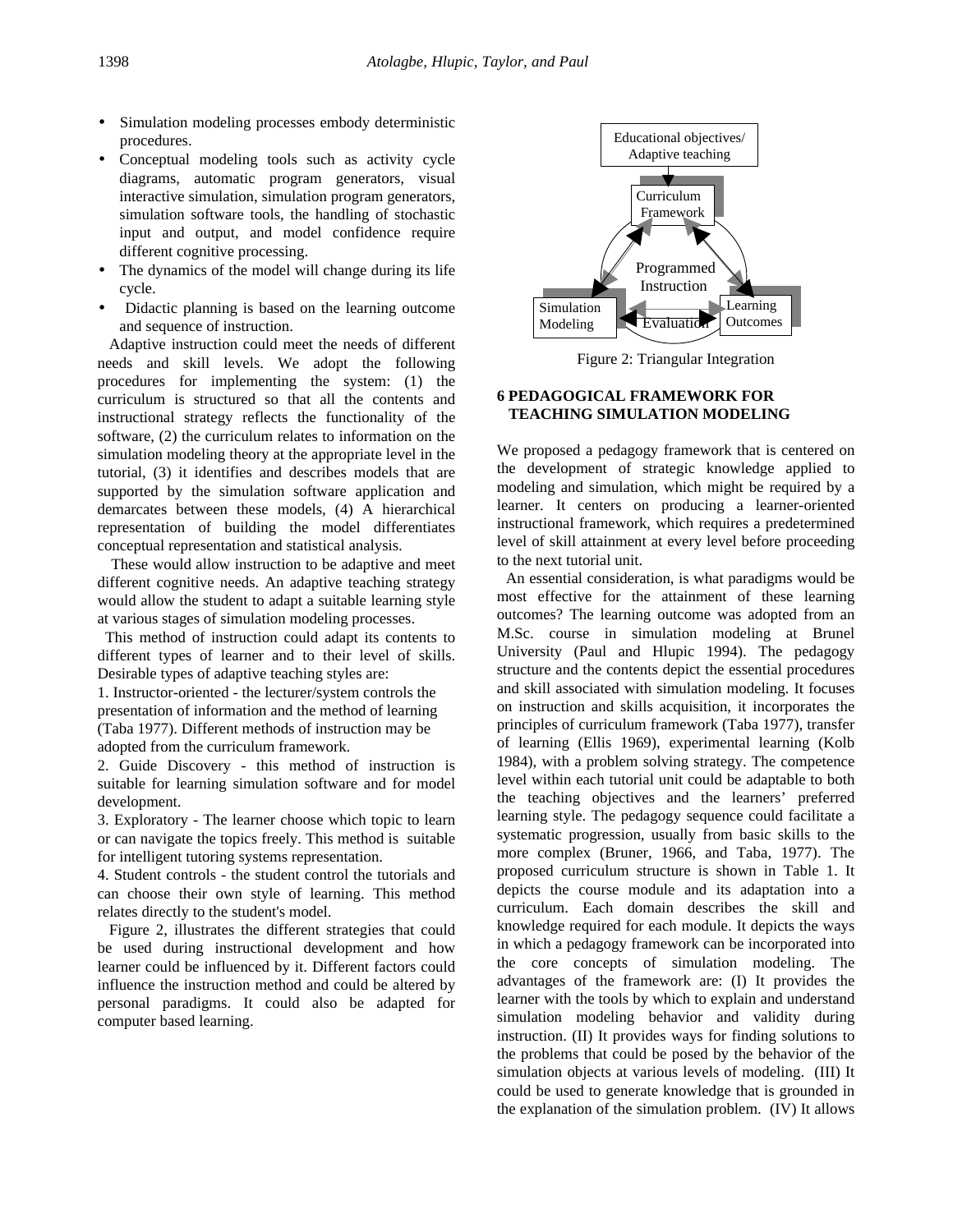for the teaching of transferable skills and it allows for the alignment of the curriculum structure to a specific learning objective. (V) It provides an alignment of the sequence of instruction with a learning outcome. (VI) It incorporates practical knowledge with the learning outcome and with the simulation model developmental life cycle. Knowledge and experience of a expert user can be elicited by the application of this structure.

 The curriculum framework is structured into the following: Theoretical and practical applications of simulation modeling; (2) Management of practical exercise and case study; (3) Professional and ethical issues. These could facilitate the development of theoretical knowledge and enhance the development of

 practical skills. The curriculum model allows for the development of a student group project.

 The proposed curriculum framework and the learning outcomes can be implemented at a "micro or macro level". It could be implemented as computer based instruction or as an intelligent tutoring system. The assessment of learning outcomes could be integrated as this could support effective instructional practice.

 Central to this framework, is the need for evaluation. Evaluation should test the student's progress and should test the extent to which he has understood the domain topics in relation to the stated learning objectives. The tests should provide an assessment of abilities, which have been found to be required in organizations.

| Topics                                | <b>Learning Outcomes</b>                                                                                                                                                                                                                                                                                                                           | <b>Interactive Strategies</b>                                                                                                                                                                                                                          |
|---------------------------------------|----------------------------------------------------------------------------------------------------------------------------------------------------------------------------------------------------------------------------------------------------------------------------------------------------------------------------------------------------|--------------------------------------------------------------------------------------------------------------------------------------------------------------------------------------------------------------------------------------------------------|
| Problem<br>definition                 | To be able to recognize the needs their operations and<br>Functions. To collate data and classify the operations and<br>services into a task classification structure. To be able to<br>Relate task operations to the behavior of the organization<br>/operations. To be able to structure user systems into<br>subsystems with distinct functions | Episodic, problem identification<br>and classification. Use visual<br>cues, graphical methods with<br>multimedia support, 3D modeling<br>and animation. Practice                                                                                       |
| Conceptual<br>modeling                | To apply different conceptual modeling tools such as an<br>activity circle diagram, automatic programs generators,<br>visual interactive simulation modeling, simulation program<br>structures, simulation software tools, the handling of<br>stochastic inputs and outputs, etc. into a scenario. To be<br>able to justify the choice of a tool.  | Structured<br>direct<br>approach,<br>manipulation of objects and problem<br>centered.<br>Interactive<br>model<br>diagramming<br>techniques<br>and<br>automatic<br>generation of<br>model<br>design specification report.<br>Using<br>different schema. |
| Computer<br>model<br>development      | Design, construct and document various models using<br>program and random number generators, statistical sampling<br>etc.                                                                                                                                                                                                                          | Episodic, problem centered, on-line<br>help facility,<br>automatic routine<br>algorithm.                                                                                                                                                               |
| Design<br>of<br>experiments           | Apply experimental factors and responses into a scenario.<br>Choice of input and output variables and levels. Selections<br>of appropriate experimental design, identifying logical<br>attributes and the structure of the problem.                                                                                                                | Immediate feedback, use existing<br>knowledge for<br>replication, and<br>automated consistency checks.                                                                                                                                                 |
| Model<br>validation &<br>verification | To be able to check the consistency of the model and its<br>functionality and to establish if computer modeling can<br>solve the problem. Apply technical and analytical strategies.                                                                                                                                                               | Syntactic and semantics checks for<br>consistencies, automatic checks. On-<br>line help facility.                                                                                                                                                      |
| Simulation<br>project<br>management   | Use acquired knowledge to build simulation models of real-<br>life problems. Apply a theoretical framework and encourage<br>consistency in the use of the above techniques.                                                                                                                                                                        | with<br>real-life<br>Demonstrations<br>examples, practice and automatic<br>disaster recovery<br>controls and<br>security.                                                                                                                              |
| Profession<br>and Ethics              | Apply professional standard and ethical reasoning into a<br>case study. Identify environmental, ethical and moral issues.<br>Awareness of other professional bodies, e.g., operational<br>research society.                                                                                                                                        | Practice.<br>project<br>and<br>group<br>feedback.                                                                                                                                                                                                      |

Table 1: Curriculum Framework for Simulation Modeling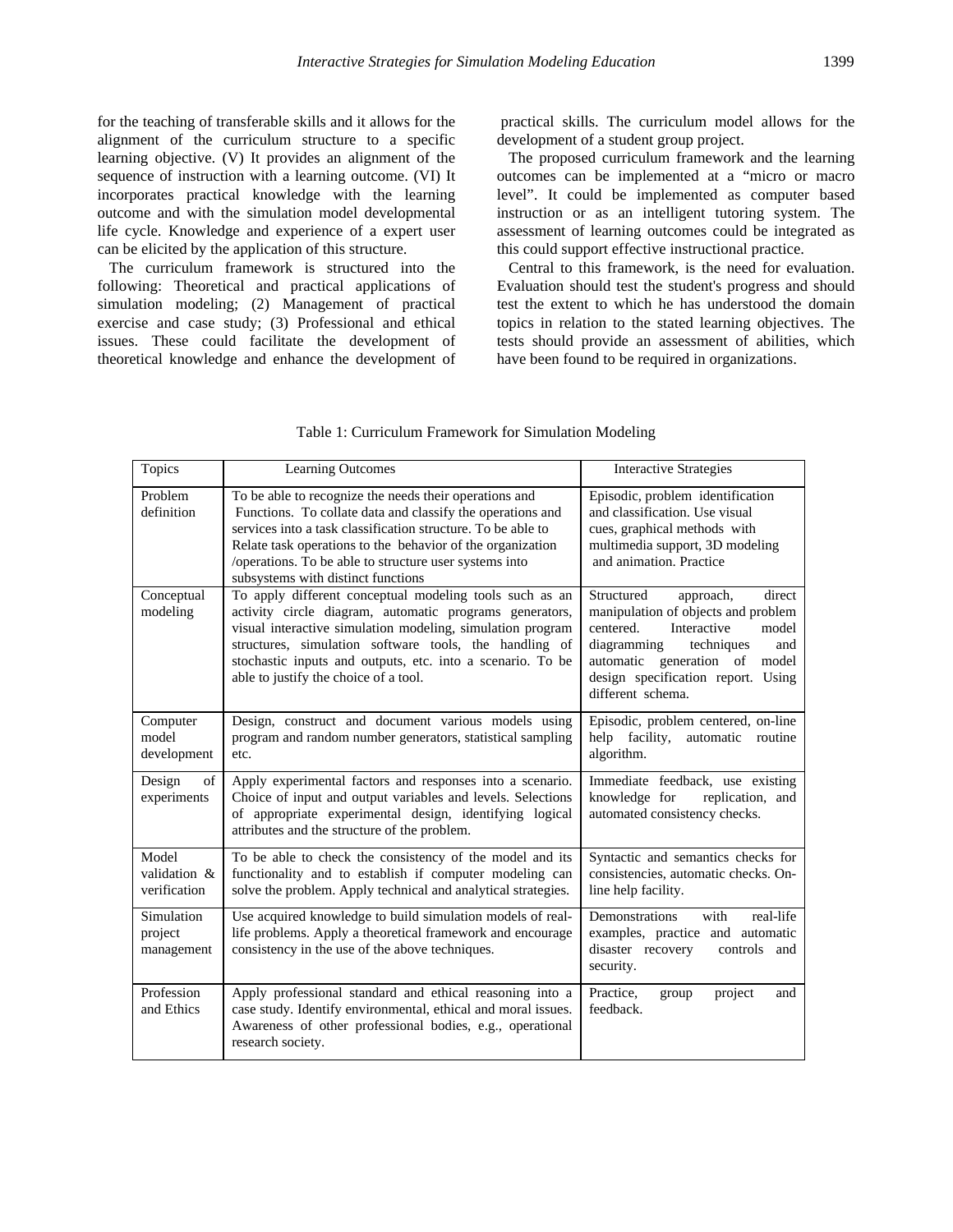# **6.1 Learner-oriented Teaching**

Many simulation modeling textbooks describe various processes for simulation modeling (Law and Kelton 1991, Paul and Balmer 1993, Pidd 1992, and Shannon 1975). They describe aspects of practical knowledge and skills that are necessary for simulation and modeling processes. It generally involves different "iterative" processes. Learner-oriented teaching could allow the student to be gradually introduced into a simulation modeling process and use different strategies for delivering instruction. Banks (1991) suggests that building a simulation model is an interpretative development process and requires analytical steps. This style of teaching would allow the student to achieve a minimum level of skills at various stages during instruction. This would allow the learner to develop the ability to make judgements and use different strategies during model development processes. A learner-oriented teaching style is suitable for pedagogically structured tasks, as the learner might require a different learning style at various levels in the pedagogically structured tasks. This method assumes that the student will achieve a specified taxonomy classification level and develop their own paradigms.

 The following strategies could be used for developing the learner-oriented teaching strategy:

- The sequence of instruction, consisting of classified, structured knowledge elements (Gagne, 1982).
- The content knowledge provides the learner with opportunities to practice the skills acquired at specific stages during instruction.
- It is structured around a formal simulation development of life cycle and allows for learner participation during instruction.
- It allows for the building a simulation model using different simulation software packages.

 The teaching session should be broken down into chains of simple procedures and tasks, which can be learnt quickly. Learner-oriented teaching could result in the development of simulation practice skills, and allow for the enhancement of theoretical knowledge, which could be transferred to other domains. It could also be directed towards providing "knowledge about the problem domain, knowledge about the simulation modeling, knowledge about the programming languages and knowledge about statistics" (O'Keefe, 1986).

## **6.2 Evaluation**

Evaluation of tutorial activities can provide opportunity for introducing quality into classroom activities. Evaluation compares the actual learning outcome with stated, desired outcome in relation to the needs of the organization and for making decision about aspects of the course (Patrick, 1992). Evaluation should measure the extent to which the learning objectives are been achieved by the student. It is generally accepted that many students learn best by doing the task and gaining experience from continuous practice. It is not conceivable that the ultimate standard of performance will be acquired in the classroom. The evaluation system is to focus on making improvements by redesigning the learning objectives and having a standard quality indicator. The quality indicator should involve retrospective evaluation of the outcome of simulation modeling course.

# **7 CONCLUSIONS**

This paper has highlighted instructional methods for simulation modeling and the teaching paradigms that could influence the learning outcomes. Various classroom exercises can help the student to acknowledge and integrate a variety of perspectives to a problem. The process of associating learners' cognitive and learning outcomes could produce greater educational results. The learner-oriented approach for teaching simulation modeling could allow the learner to reflect on the problem solving processes as a whole and to select those procedures, which are most effective. This may enable the attainment of modeling skills and help the learner to gain a full understanding of the concepts.

 In conclusion, a fundamental requirement for creating a simulation modeling course should help the student to construct new knowledge and provide immediate advice on how to correct errors. Simulation modeling software tend to favor a particular environment and it will be desirable to teach the student different methodologies of these software. Therefore, the learning objectives should be continuously refined and change to meet the prevailing paradigms.

 Simulation modeling as a problem-solving tool will continue to evolve and the frontier will be enhanced by continuous improvement in paradigms and the way it is taught. Educational frameworks for simulation modeling should be focused and directed towards clearly defined learning outcomes. They should integrate knowledge and competence across various domains and facilitate the accomplishment of learning outcomes.

### **REFERENCES**

Atolagbe, T. A., and V. Hlupic, 1996. A generic architecture for instructional system for simulation modeling. *In Proceedings of the 1996 European Simulation Conference*, Eds., A. Javor, A. Lehmann,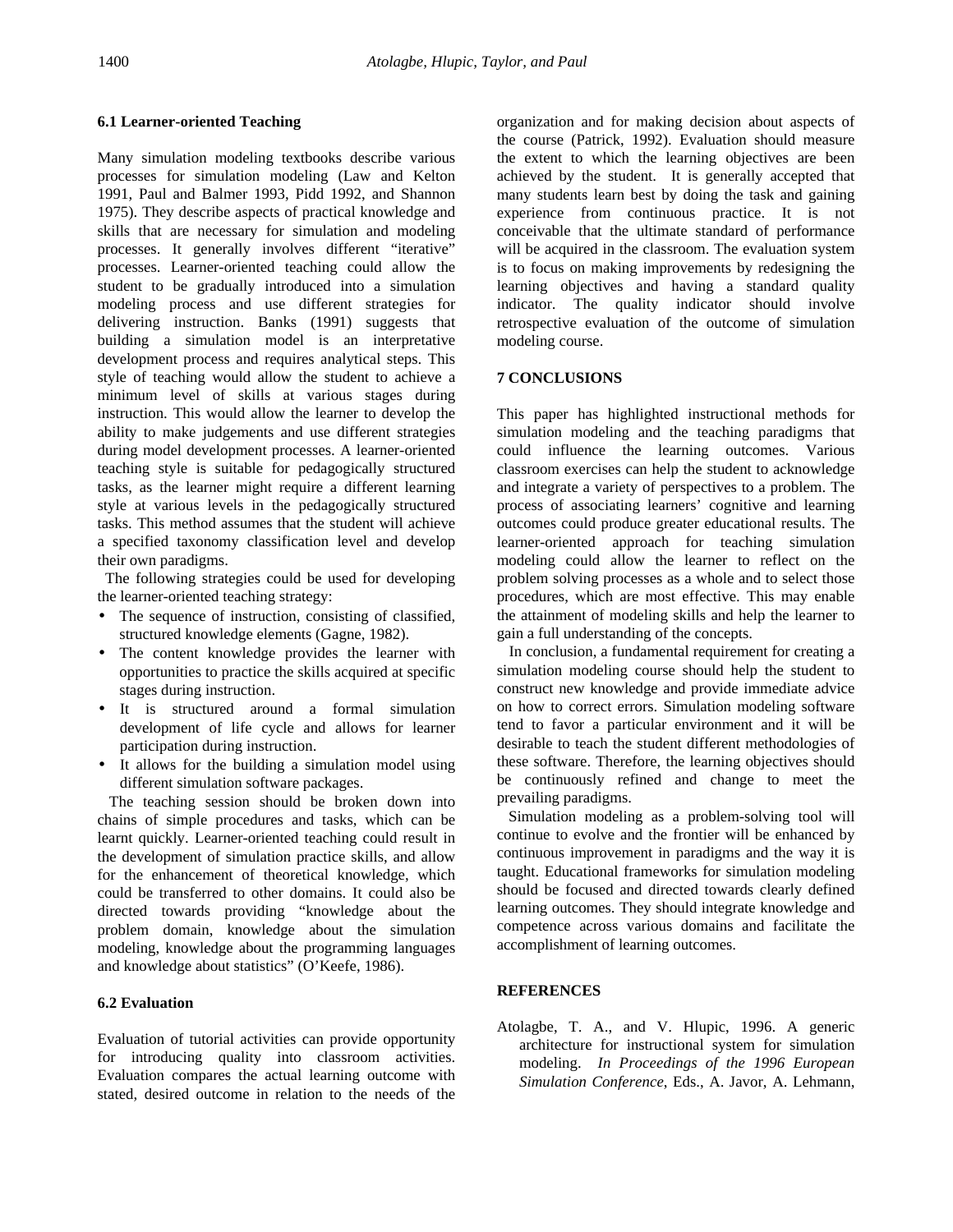and I. Molnar. 389-393. Society of Computer Simulation. Istanbul, Turkey.

- Ausubel, D.P. 1968. *Educational Psychology*: *A Cognitive View*. Holt, New York
- Banks, J. 1991. Selecting Simulation Software*. In Proceedings of the 1991 Winter Simulation Conference,* eds., B.L. Nelson, W.D. Kelton, G.M. Clark, 15-20. Institute of Electrical and Electronics Engineers, Piscataway, NJ.
- Bloom, B.S. (ed.). 1972. A taxonomy of educational objectives. *Handbook 1*: *Cognitive domain.* Longman, New York
- Bruner, J.S. 1966. *Towards a Theory of Instruction*, Harvard University Press, Cambridge.
- "Catalogue of simulation software." 1988 *Simulation* 51:(4): 136-156.
- Collins, A., J.S. Brown, and S.Newman. 1989. Cognitive Apprenticeship: Teaching the Craft of Reading, Writing, and Mathematics, in L.B. Resnick (Ed*.), Knowing, Learning and Instruction,* Hillsdale, New Jersey.
- Ellis, H. 1969. *The Transfer of Learning*, Macmillan, New York.
- Gagne, R.M. 1985. *The Conditions for Learning and Instructional Design*. CBS College Press, New York.
- Gagne, R.M, L.J. Briggs, and W.W. Wager. 1988. *Principles of Instructional Design*, 3rd edition, Holt, Rinehart and Winston, New York, pp.81.
- Howell M.L. and T. J. Cooke, 1989. Facilitating motor learning. *Research Quarterly*, 27, 12-22.
- Kolb, D.A. 1984. *Experiential Learning*: *Experience as the Source of Learning and Development,* 2nd edition, Prentice-Hall, New Jersey.
- Kuhn, T.S. 1990. *The Structure of Scientific Revolutions*. Second Edition. The University of Chicago Press, Chicago.
- Labov, W. 1982. Competing values systems in the innercity schools. In P. Gilmore & A. Glatthorn (Eds.), *Children In and Out of School*: *Ethnography and Education*. Center for Applied Linguistics, Washington.
- Law, A., and W. D. Kelton. 1991. *Simulation Modeling* and Analysis. 1-19. 2<sup>nd</sup> Edition McGraw- Hill, Singapore.
- Mize, J. H., and J.G. Cox. 1968. *Essentials of Simulation*. Prentice-Hall, New Jersey.
- O'Keefe, R.M. 1986. Simulation and expert systems taxonomy and some examples, *Simulation*, 46 (1): 10-16.
- Patrick, J. 1992. *Training Research and Practice*, 19-73. Academic Press, London.
- Paul, R.J. and D. Balmer. 1993. *Simulation Modeling*. Chartwell-Bratt, Sweden.
- Paul, R.J., and V.Hlupic. 1994. Designing and Managing a Degree Course in Simulation Modeling.

Proceedings of the *1994 Winter Simulation Conference*, eds., J.D. Tew, S. Manivannan, D.A. Sadowski, and A.F. Seila. 1393 – 1398. IEEE, Piscataway, New Jersey.

- Pidd, M. 1992. *Computer Simulation in Management Science*, 3<sup>th</sup> Edition, John Wiley, London.
- Shannon, R.E. 1975. *Systems Simulation: The Art and Science,* Prentice-Hall, New Jersey.
- Shannon, R.E, S.S. Long, and B.P. Buckles. 1980. Operational Research methodologies in Industrial Engineering. *AIIE Transactions*., 12: 364-367.
- Siemer, J., S.J.E Taylor, and T. Elliman, 1995. Intelligent Tutoring Systems for Simulation Modeling in the Manufacturing Industry. *International Journal of Manufacturing Systems Design,* 2 (3): 165-175.
- Taba, H. 1977. The functions of a conceptual framework for curriculum design, in: R. Hooper (Ed.) *The Curriculum: Context, Design and Development,* Oliver and Boyd, Edinburgh.

### **AUTHOR BIOGRAPHIES**

**TAJUDEEN ATOLAGBE** works as Consultant with MicroParadigm Research and Development Group. He is currently undergoing a Ph.D. in the interdisciplinary program in Simulation Modeling and Instructional Systems at the Brunel University. Holds an M.Sc. in Business Information Systems and initial background in Systems Training and Development. Current research interests include aspects of Instructional Systems, Simulation Modeling, Artificial Intelligence and Object Orientation methods.

**VLATKA HLUPIC** is a Lecturer in Simulation Modeling in the Department of Computer Science at the Brunel University. She holds a B.Sc.(Econ) and an M.Sc. in Information Systems from the University of Zagreb, and a Ph.D. in information Systems at the London Schools of Economics, England. She is researching into, and has published extensively, in simulation modeling software approaches to manufacturing problems. She has practical experience in the manufacturing and waste disposal industries, as well as having held a variety of teaching posts in England and Croatia. her current research interests are in manufacturing simulation, software evaluation and selection, and in simulators and simulation languages.

**SIMON J.E. TAYLOR** is a Lecturer and the Senior Tutor in the Department of Information Systems and Computing at Brunel University. His interest in Simulation began with an in-depth study into the links between simulation methods and parallel simulation. Since then he has become an active researcher in simulation and contributes regularly to the Center for